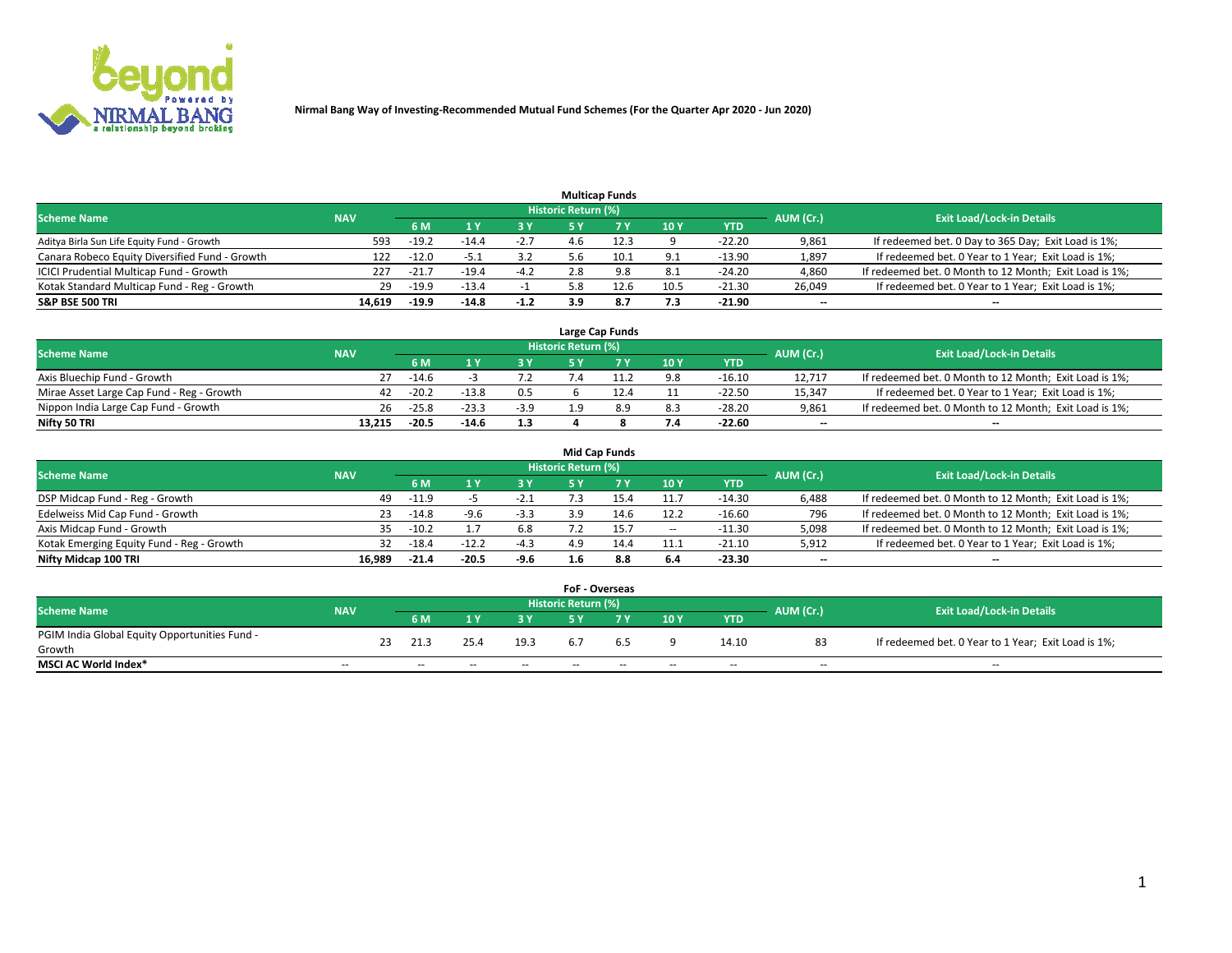

|                                                  |            |               |         |        |                     | Large & Midcap |      |            |           |                                                        |
|--------------------------------------------------|------------|---------------|---------|--------|---------------------|----------------|------|------------|-----------|--------------------------------------------------------|
| <b>Scheme Name</b>                               | <b>NAV</b> |               |         |        | Historic Return (%) |                |      |            | AUM (Cr.) | <b>Exit Load/Lock-in Details</b>                       |
|                                                  |            | 6 M           |         |        |                     |                | 10Y  | <b>YTD</b> |           |                                                        |
| Canara Robeco Emerging Equities - Growth         | 81         | $-13.3$       | -9.5    |        |                     | 18.2           | 14.9 | $-16.00$   | 4,846     | If redeemed bet. 0 Year to 1 Year; Exit Load is 1%;    |
| Invesco India Growth Opportunities Fund - Growth |            | $-18.8$<br>29 | $-10.1$ | 1.6    |                     |                | 9.6  | $-20.00$   | 2,282     | If redeemed bet. 0 Year to 1 Year; Exit Load is 1%;    |
| Sundaram Large and Mid Cap Fund - Reg - Growth   | 28         | $-24.7$       | $-16$   | -1.6   |                     | 10.7           | 7.2  | $-25.20$   | 1,013     | If redeemed bet. 0 Month to 12 Month; Exit Load is 1%; |
| Principal Emerging Bluechip Fund - Growth        | 89         | $-15.$        | $-9.5$  | $-2.3$ |                     |                | 11.6 | $-17.50$   | 1,822     | If redeemed bet. 0 Day to 365 Days; Exit Load is 1%;   |
| NIFTY Large Midcap 250 TRI                       | 5.840      | $-19.1$       | $-14.7$ | $-2.2$ | 4.6                 | 10.3           | 8.3  | $-21.30$   | $- -$     | $-$                                                    |

|                                  |            |         |         |        |                     | <b>Focused Funds</b> |                          |          |           |                                                        |
|----------------------------------|------------|---------|---------|--------|---------------------|----------------------|--------------------------|----------|-----------|--------------------------------------------------------|
| <b>Scheme Name</b>               | <b>NAV</b> |         |         |        | Historic Return (%) |                      |                          |          | AUM (Cr.) | <b>Exit Load/Lock-in Details</b>                       |
|                                  |            | 6 M     |         |        |                     |                      | 10Y                      | YTD      |           |                                                        |
| Axis Focused 25 Fund - Growth    | 25         | $-18.5$ |         | 2.8    |                     |                      | $\overline{\phantom{m}}$ | $-19.40$ | 9.493     | If redeemed bet. 0 Month to 12 Month; Exit Load is 1%; |
| SBI Focused Equity Fund - Growth | 127        | $-14.6$ | -8.1    | 4.6    |                     |                      | 13.4                     | $-17.40$ | 7,968     | If redeemed bet. 0 Year to 1 Year; Exit Load is 1%;    |
| <b>S&amp;P BSE 500 TRI</b>       | 14,619     | $-19.9$ | $-14.8$ | $-1.2$ |                     | 8.7                  | 7.3                      | $-21.90$ | $- -$     | $\overline{\phantom{a}}$                               |

|                                             |            |         |           |                                  |      | <b>Small Cap Funds</b> |       |            |       |                                                     |
|---------------------------------------------|------------|---------|-----------|----------------------------------|------|------------------------|-------|------------|-------|-----------------------------------------------------|
| <b>Scheme Name</b>                          | <b>NAV</b> |         | AUM (Cr.) | <b>Exit Load/Lock-in Details</b> |      |                        |       |            |       |                                                     |
|                                             |            | 6 M     |           | 3 Y                              |      |                        | 10Y   | <b>YTD</b> |       |                                                     |
| HDFC Small Cap Fund - Growth                | 28         | $-27.2$ | $-31.6$   | $-8.5$                           |      |                        | 7.3   | $-27.30$   | 6,835 | If redeemed bet. 0 Year to 1 Year; Exit Load is 1%; |
| L&T Emerging Businesses Fund - Reg - Growth | 16         | $-27.9$ | $-29.6$   | $-11$                            |      | $\sim$                 | $- -$ | $-28.90$   | 4,268 | If redeemed bet. 0 Year to 1 Year; Exit Load is 1%; |
| SBI Small Cap Fund - Growth                 | 44         | $-18.4$ | $-11.1$   | 0.6                              |      | 19.5                   | 15.4  | $-18.20$   | 3,280 | If redeemed bet. 0 Year to 1 Year; Exit Load is 1%; |
| Nifty Smallcap 100 TRI                      | 4.909      | $-29.7$ | $-33.8$   | $-18.4$                          | -4.8 | 3.9                    |       | -31.50     | $- -$ | $\overline{\phantom{a}}$                            |

| ELSS Schemes (Tax Saving u/s 80-C)           |            |         |         |                            |        |       |        |            |           |                                  |  |  |  |
|----------------------------------------------|------------|---------|---------|----------------------------|--------|-------|--------|------------|-----------|----------------------------------|--|--|--|
| <b>Scheme Name</b>                           | <b>NAV</b> |         |         | <b>Historic Return (%)</b> |        |       |        |            | AUM (Cr.) | <b>Exit Load/Lock-in Details</b> |  |  |  |
|                                              |            | 6 M     |         | 73 Y.                      | 5 Y    | - 7 Y | 10Y    | <b>YTD</b> |           |                                  |  |  |  |
| Aditya Birla Sun Life Tax Relief 96 - Growth | 27         | $-14.3$ | $-10.2$ | 0.2                        | 4.9    | 12.8  | 9.3    | $-16.30$   | 9,372     | Nil                              |  |  |  |
| Axis Long Term Equity Fund - Growth          | 41         | $-17.1$ |         | 3.9                        |        | 15.2  | 14     | $-17.80$   | 19,632    | Nil                              |  |  |  |
| Canara Robeco Equity Tax Saver Fund - Growth | 59.        | $-12.0$ |         | 3.1                        | 5.6    | 10.7  | 9.4    | $-13.30$   | 941       | Nil                              |  |  |  |
| Invesco India Tax Plan - Growth              | 44         | $-16.1$ | $-8.1$  | 1.4                        |        | 12.4  | 10.7   | $-17.60$   | 930       | Nil                              |  |  |  |
| Mirae Asset Tax Saver Fund - Reg - Growth    | 15         | $-18.7$ | $-10$   | 1.9                        | $\sim$ | $-$   | $\sim$ | $-20.90$   | 3,184     | Nil                              |  |  |  |
| <b>S&amp;P BSE 200 TRI</b>                   | 4.761      | $-19.7$ | $-13.9$ | $-0.1$                     | 4.2    | 8.8   | 7.6    | $-21.70$   | $- -$     | $-$                              |  |  |  |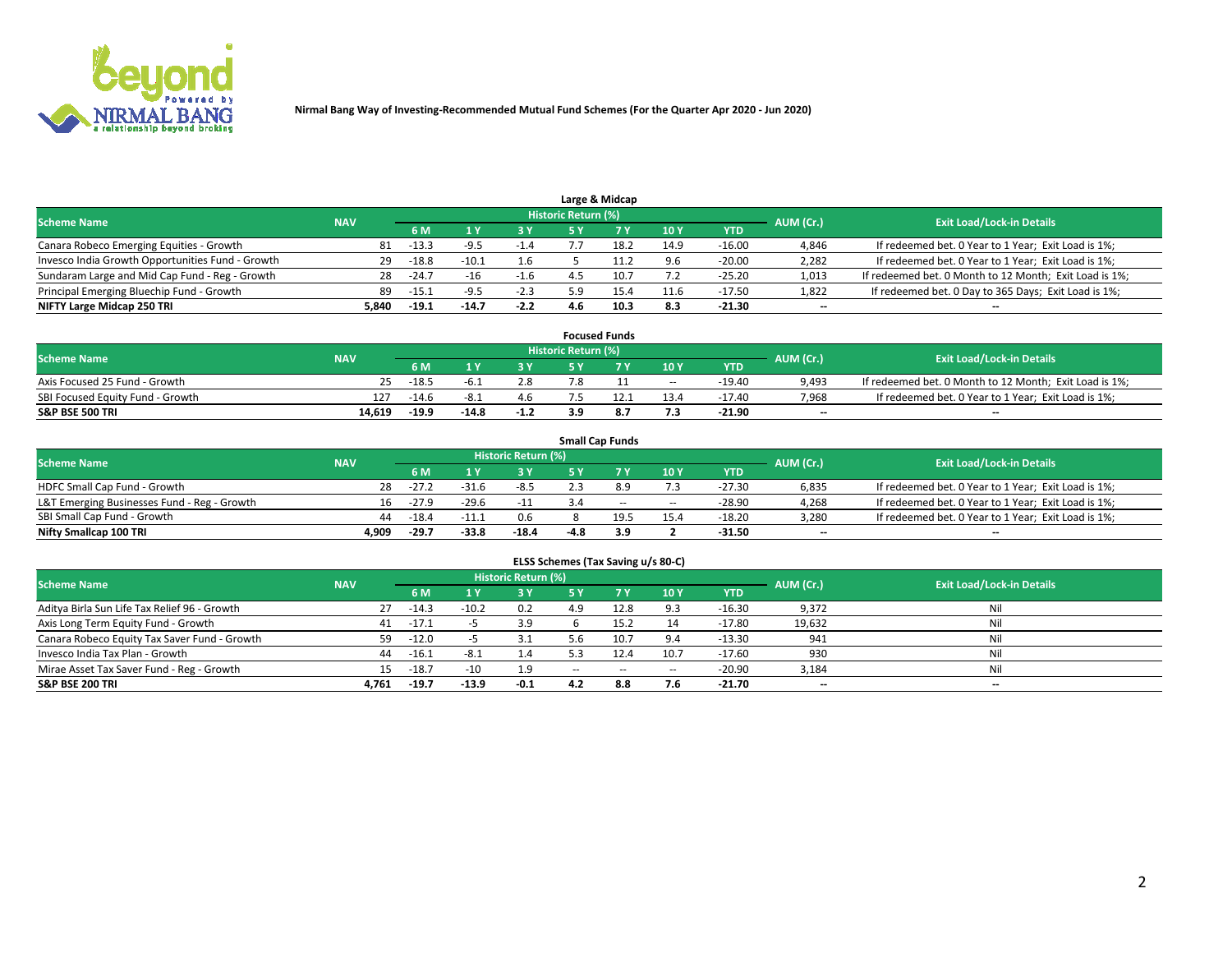

|                                           |            |                                  |         |        |     | <b>Contra/Value Fund</b> |      |            |       |                                                     |
|-------------------------------------------|------------|----------------------------------|---------|--------|-----|--------------------------|------|------------|-------|-----------------------------------------------------|
| <b>Scheme Name</b>                        | AUM (Cr.)  | <b>Exit Load/Lock-in Details</b> |         |        |     |                          |      |            |       |                                                     |
|                                           | <b>NAV</b> | 6 M                              |         | 2 V    |     |                          | 10Y  | <b>YTD</b> |       |                                                     |
| Kotak India EQ Contra Fund - Reg - Growth | 43         | $-20.6$                          | -15.4   |        |     |                          | 7.7  | $-22.20$   | 726   | If redeemed bet. 0 Year to 1 Year; Exit Load is 1%; |
| Invesco India Contra Fund - Growth        | 41         | $-15.3$                          | $-10.6$ |        |     | 14.1                     | 10.4 | $-17.50$   | 4,274 | If redeemed bet. 0 Year to 1 Year; Exit Load is 1%; |
| UTI Value Opportunities Fund - Growth     | 52         | $-16.6$                          | $-11.7$ | $-0.9$ |     |                          | 7.9  | $-19.90$   | 3,763 | If redeemed bet. 0 Year to 1 Year; Exit Load is 1%; |
| Nippon India Value Fund - Growth          | 58         | $-21.5$                          | $-17.9$ | $-4.2$ |     |                          | 7.2  | $-23.50$   | 2,463 | If redeemed bet. 0 Year to 1 Year; Exit Load is 1%; |
| <b>S&amp;P BSE 500 TRI</b>                | 14.619     | -19.9                            | $-14.8$ | $-1.2$ | 3.9 |                          | 7.3  | $-21.90$   | $- -$ | $-$                                                 |

|                                                                           |            |         |         |                            |     | Sector/Thematic |        |          |                          |                                                        |
|---------------------------------------------------------------------------|------------|---------|---------|----------------------------|-----|-----------------|--------|----------|--------------------------|--------------------------------------------------------|
| <b>Scheme Name</b>                                                        | <b>NAV</b> |         |         | <b>Historic Return (%)</b> |     |                 |        |          | AUM (Cr.)                | <b>Exit Load/Lock-in Details</b>                       |
|                                                                           |            | 6 M     |         | 3 Y                        | 5 Y |                 | 10Y    | YTD      |                          |                                                        |
| Canara Robeco Consumer Trends Fund - Reg -<br>Growth                      | 36         | $-15.7$ | - 3     | 3.7                        | 7.9 | 12.1            | 11.6   | $-15.30$ | 351                      | If redeemed bet. 0 Year to 1 Year; Exit Load is 1%;    |
| Mirae Asset Great Consumer Fund - Growth                                  | 29         | $-21.0$ | $-10.9$ | 2.1                        | 5.9 |                 | $\sim$ | $-21.80$ | 865                      | If redeemed bet. 0 Year to 1 Year; Exit Load is 1%;    |
| <b>ICICI Prudential Technology Fund - Growth</b>                          |            | $-11.4$ | $-12.7$ | 7.5                        | 5.4 | 14.4            | 13     | $-13.00$ | 349                      | If redeemed bet. 0 Day to 15 Day; Exit Load is 1%;     |
| Nippon India Pharma Fund - Growth                                         | 179        | 22.2    | 24.9    | 11                         | 6.4 | 14.2            | 13.7   | 17.50    | 2,851                    | If redeemed bet. 0 Year to 1 Year; Exit Load is 1%;    |
| BNP Paribas India Consumption Fund - Reg - Growth                         |            | $-9.8$  | 3.5     | $- -$                      |     |                 | $\sim$ | $-12.20$ | 491                      | If redeemed bet. 0 Month to 12 Month; Exit Load is 1%; |
| ICICI Prudential Banking and Financial Services Fund -<br>Retail - Growth | 43         | $-35.2$ | $-31.4$ | -8                         | 3.7 | 9.9             | 10.3   | $-38.30$ | 2,716                    | If redeemed bet. 0 Day to 15 Day; Exit Load is 1%;     |
| <b>S&amp;P BSE 500 TRI</b>                                                | 14.619     | $-19.9$ | $-14.8$ | $-1.2$                     | 3.9 | 8.7             | 7.3    | $-21.90$ | $\overline{\phantom{a}}$ | $\overline{\phantom{a}}$                               |

|                                                            |            |         |         |                            | <b>Dynamic Asset Allocation Funds</b> |     |        |            |           |                                                          |
|------------------------------------------------------------|------------|---------|---------|----------------------------|---------------------------------------|-----|--------|------------|-----------|----------------------------------------------------------|
| <b>Scheme Name</b>                                         | <b>NAV</b> |         |         | <b>Historic Return (%)</b> |                                       |     |        |            | AUM (Cr.) | <b>Exit Load/Lock-in Details</b>                         |
|                                                            |            | 6 M     |         | 3 Y                        | <b>5 Y</b>                            |     | 10Y    | <b>YTD</b> |           |                                                          |
| ICICI Prudential Balanced Advantage Fund - Reg -<br>Growth | 33         | $-12.5$ | $-6.1$  | 2.2                        | 5.3                                   | 9.6 | 10     | $-14.00$   | 24,834    | If redeemed bet. 0 Year to 1 Year; Exit Load is 1%;      |
| Invesco India Dynamic Equity Fund - Growth                 | 27         | $-11.2$ | $-6.2$  | 1.3                        |                                       | 9.5 | 8.4    | $-11.70$   | 737       | If redeemed bet. 0 Month to 3 Month; Exit Load is 0.25%; |
| Nippon India Balanced Advantage Fund - Growth              | 82         | $-11.1$ | $-7.7$  | 0.8                        | 4.4                                   | 9.1 | 8.6    | $-12.50$   | 2,682     | If redeemed bet. 0 Month to 12 Month; Exit Load is 1%;   |
| HDFC Balanced Advantage Fund - Growth                      | 159        | $-19.7$ | $-16.5$ | $-1.3$                     |                                       | 8.3 | 7.6    | $-21.40$   | 35,118    | If redeemed bet. 0 Year to 1 Year; Exit Load is 1%;      |
| SBI Dynamic Asset Allocation Fund - Reg - Growth           | 12         | $-11.5$ | $-8.5$  | 1.1                        |                                       | $-$ | $\sim$ | $-13.50$   | 574       | If redeemed bet. 0 Month to 12 Month; Exit Load is 1%;   |
| NIFTY 50 Hybrid Composite Debt 65:35 Index                 | 9.241      | $-10.7$ | $-4.1$  | 4.4                        | 6.1                                   | 8.5 | 8.2    | $-12.50$   |           | $\overline{\phantom{a}}$                                 |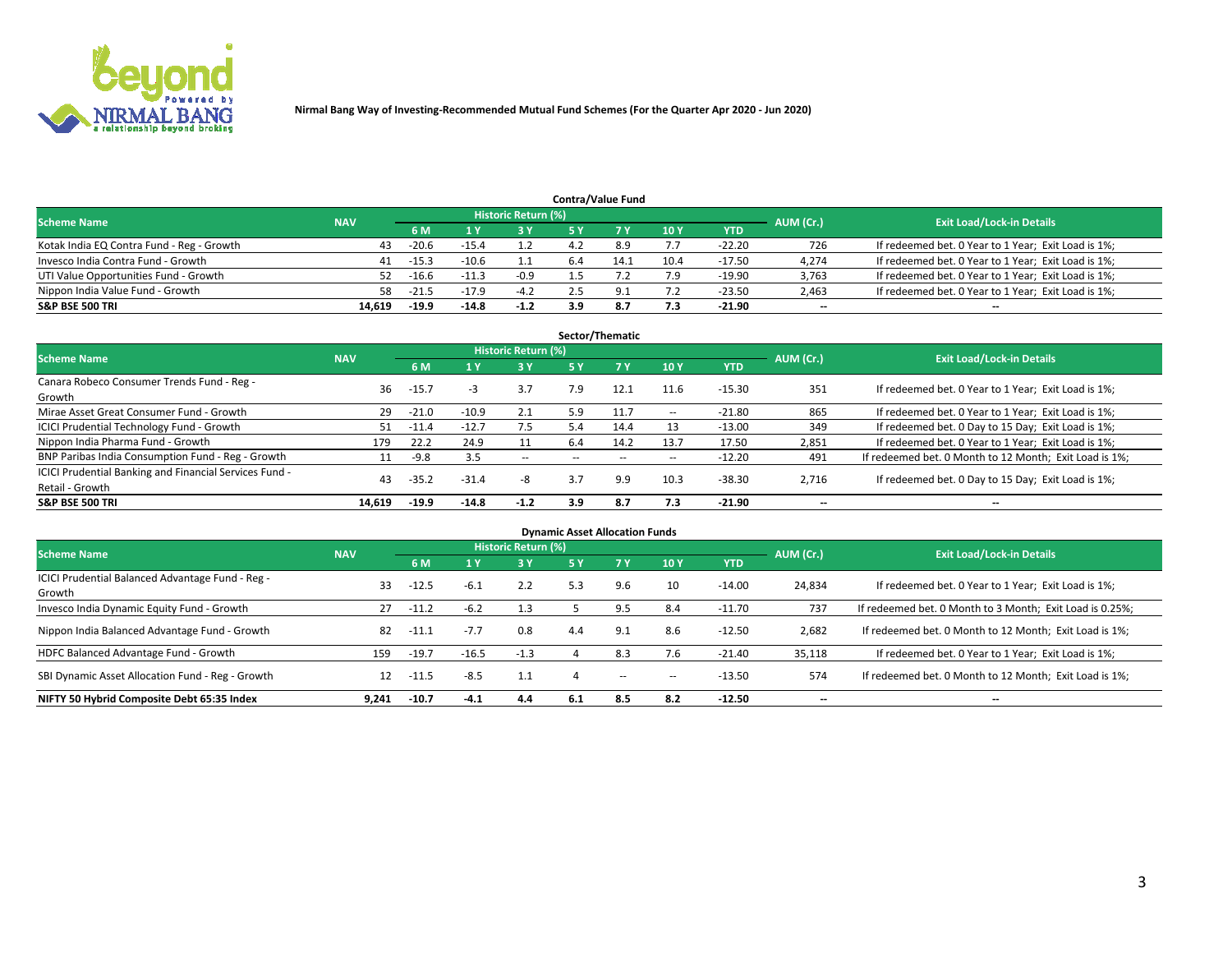

|                                                 |            |         |        |                     |                          | <b>Hybrid Aggressive</b> |       |          |           |                                                        |
|-------------------------------------------------|------------|---------|--------|---------------------|--------------------------|--------------------------|-------|----------|-----------|--------------------------------------------------------|
| <b>Scheme Name</b>                              | <b>NAV</b> |         |        | Historic Return (%) |                          |                          |       |          | AUM (Cr.) | <b>Exit Load/Lock-in Details</b>                       |
|                                                 |            | 6 M     |        | 3 Y                 |                          |                          | 10Y   | YTD      |           |                                                        |
| ICICI Prudential Equity & Debt Fund - Growth    | 115        | $-15.0$ |        | $-0.4$              |                          | 10.7                     | 10.8  | $-17.90$ | 17,696    | If redeemed bet. 0 Year to 1 Year; Exit Load is 1%;    |
| Mirae Asset Hybrid - Equity Fund - Reg - Growth | 13         | $-12.8$ | $-6.7$ | 2.7                 | $\overline{\phantom{a}}$ | $\sim$                   | $- -$ | $-15.30$ | 3,314     | If redeemed bet. 0 Year to 1 Year; Exit Load is 1%;    |
| SBI Equity Hybrid Fund - Growth                 | 124        | $-12.5$ |        | 3.6                 |                          |                          | 9.9   | $-14.60$ | 29,106    | If redeemed bet. 0 Month to 12 Month; Exit Load is 1%; |
| Canara Robeco Equity Hybrid Fund - Growth       | 152        | $-7.8$  |        | 3.7                 |                          |                          | 10.3  | $-9.40$  | 2,912     | If redeemed bet. 0 Year to 1 Year; Exit Load is 1%;    |
| NIFTY 50 Hybrid Composite Debt 65:35 Index      | 9,241      | $-10.7$ | $-4.1$ | 4.4                 | -6.1                     | 8.5                      | 8.2   | $-12.50$ | $- -$     | $\overline{\phantom{a}}$                               |

| <b>Arbitrage Fund</b>                      |            |    |      |     |                            |     |  |       |            |           |                                                          |  |  |
|--------------------------------------------|------------|----|------|-----|----------------------------|-----|--|-------|------------|-----------|----------------------------------------------------------|--|--|
| <b>Scheme Name</b>                         | <b>NAV</b> |    |      |     | <b>Historic Return (%)</b> |     |  |       |            | AUM (Cr.) | <b>Exit Load/Lock-in Details</b>                         |  |  |
|                                            |            |    | 1 M  | የ M | 6 M                        |     |  | $-3V$ | <b>YTD</b> |           |                                                          |  |  |
| IDFC Arbitrage Fund - Reg - Growth         |            |    |      | 4 h | 4.7                        | 5.b |  |       | 5.30       | 6.607     | If redeemed bet. 0 Month to 1 Month; Exit Load is 0.25%; |  |  |
| Kotak Equity Arbitrage Fund - Reg - Growth |            | 28 | -8.4 |     | 5.4                        |     |  |       | 6.10       | 12.043    | If redeemed bet. 0 Day to 30 Day; Exit Load is 0.25%;    |  |  |
| Nippon India Arbitrage Fund - Growth       |            | 20 | ΩÚ   |     |                            |     |  | 6.3   | 6.10       | 7.068     | If redeemed bet. 0 Month to 1 Month; Exit Load is 0.25%; |  |  |

| <b>Equity Saver</b>                      |            |    |                          |      |                            |       |        |                          |         |           |                                                        |  |  |
|------------------------------------------|------------|----|--------------------------|------|----------------------------|-------|--------|--------------------------|---------|-----------|--------------------------------------------------------|--|--|
| <b>Scheme Name</b>                       | <b>NAV</b> |    |                          |      | <b>Historic Return (%)</b> |       |        |                          |         | AUM (Cr.) | <b>Exit Load/Lock-in Details</b>                       |  |  |
|                                          |            |    |                          |      |                            |       |        | 10 <sub>Y</sub>          | YTD     |           |                                                        |  |  |
| Axis Equity Saver Fund - Reg - Growth    |            |    | -7 C                     | -2.8 | 3.3                        | $- -$ | $-$    | $\sim$                   | $-8.50$ | 700       | If redeemed bet. 0 Month to 12 Month; Exit Load is 1%; |  |  |
| Kotak Equity Savings Fund - Reg - Growth |            | 14 | -4.9                     |      |                            |       | $\sim$ | $\sim$                   | $-5.80$ | 1.492     | If redeemed bet. 0 Year to 1 Year; Exit Load is 1%;    |  |  |
| CRISIL Hybrid 50+50 - Moderate Index*    | $- -$      |    | $\overline{\phantom{a}}$ | --   | $- -$                      | --    | $- -$  | $\overline{\phantom{a}}$ | $-$     | $- -$     | $-$                                                    |  |  |

| <b>Liquid Funds</b>                 |            |     |     |                            |     |     |            |                          |           |                                  |  |  |  |
|-------------------------------------|------------|-----|-----|----------------------------|-----|-----|------------|--------------------------|-----------|----------------------------------|--|--|--|
| <b>Scheme Name</b>                  | <b>NAV</b> |     |     | <b>Historic Return (%)</b> |     |     | <b>YTM</b> | Avg                      | AUM (Cr.) | <b>Exit Load/Lock-in Details</b> |  |  |  |
|                                     |            | 1W  | 2 W | 1 M                        | 3 M | 1Y  |            | <b>Maturity</b>          |           |                                  |  |  |  |
| Axis Liquid Fund - Growth           | 2,208      | 5.8 |     | 5.5                        | 5.9 |     | 4.49       | $\overline{\phantom{a}}$ | 25,860    | *Ref Footnote                    |  |  |  |
| IDFC Cash Fund - Reg - Growth       | 2,405      | 5.3 | 4.8 | 5.1                        |     |     | 4.38       | 0.10                     | 11,992    | *Ref Footnote                    |  |  |  |
| Mahindra Liquid Fund - Reg - Growth | 1,290      | 5.6 |     | 5.5                        |     |     | 4.85       | $\overline{\phantom{a}}$ | 2,280     | *Ref Footnote                    |  |  |  |
| Kotak Liquid Fund - Reg - Growth    | 4,024      | 5.3 |     |                            |     | 5.8 | 4.37       | $\sim$                   | 27,398    | *Ref Footnote                    |  |  |  |
| <b>CRISIL Liquid Fund Index</b>     | $- -$      | 6.4 | υ.⊥ | 5.6                        |     | 6.2 | $-$        | $-$                      | $- -$     | $-$                              |  |  |  |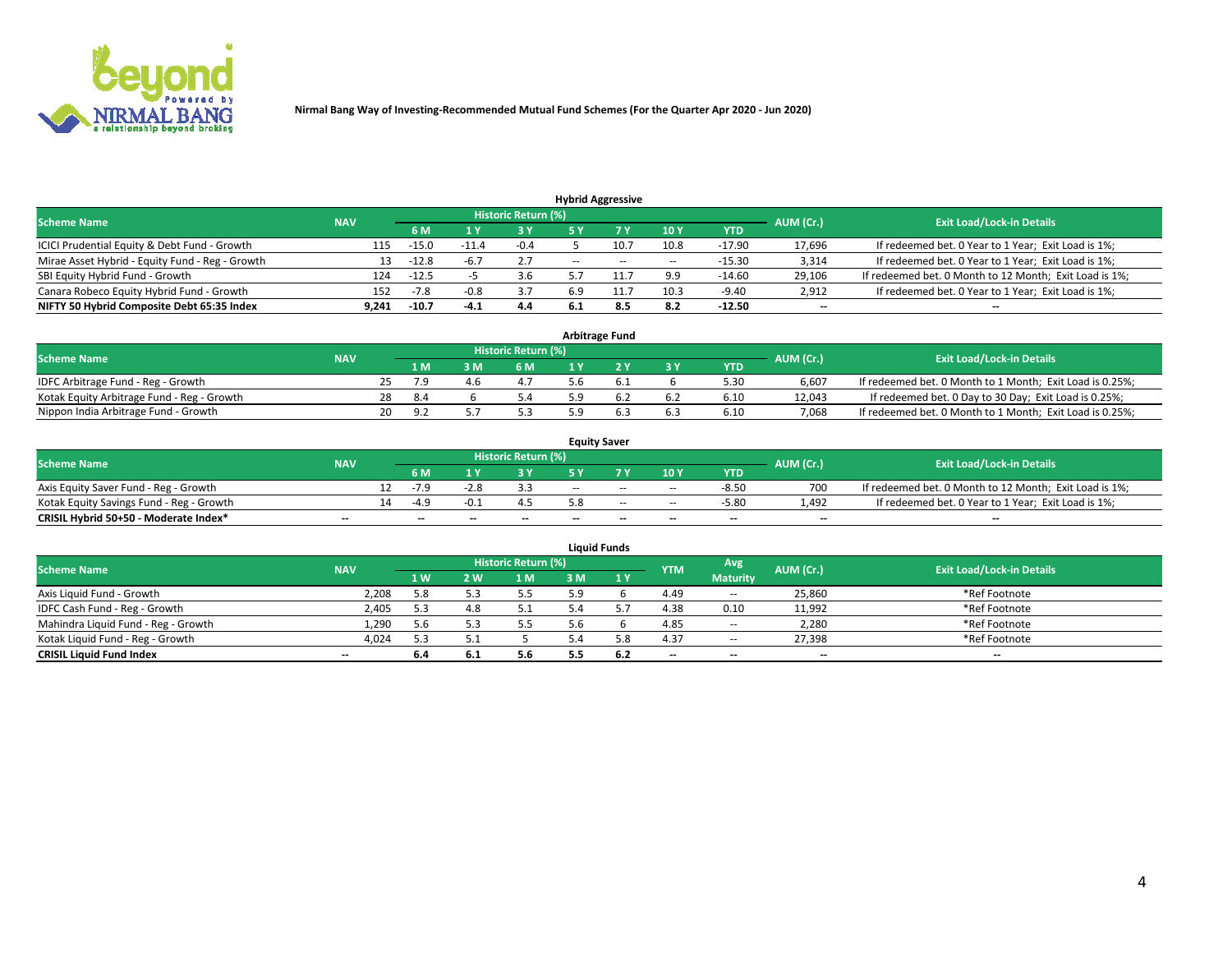

| <b>Ultra Short Fund</b>                       |            |      |     |                     |     |     |            |                 |           |                                  |  |  |  |  |
|-----------------------------------------------|------------|------|-----|---------------------|-----|-----|------------|-----------------|-----------|----------------------------------|--|--|--|--|
| <b>Scheme Name</b>                            | <b>NAV</b> |      |     | Historic Return (%) |     |     | <b>YTM</b> | Avg             | AUM (Cr.) | <b>Exit Load/Lock-in Details</b> |  |  |  |  |
|                                               |            | 1 M  | м   | 6 M                 |     | י כ |            | <b>Maturity</b> |           |                                  |  |  |  |  |
| IDFC Ultra Short Term Fund - Reg - Growth     |            | 9.9  |     | 6.6                 |     | --  | 5.57       | 0.45            | 4,709     | Nil                              |  |  |  |  |
| Sundaram Ultra Short Term Fund - Reg - Growth |            | 8.9  |     | 5.3                 | $-$ | $-$ | 5.31       | $\sim$          | 323       | Nil                              |  |  |  |  |
| L&T Ultra Short Term Fund - Growth            | 33         | 10.4 |     | 6.5                 |     |     | 5.73       | 0.54            | 1,616     | Nil                              |  |  |  |  |
| <b>NIFTY Ultra Short Duration Debt Index</b>  | 4,098      | 9.1  | 6.8 | 6.6                 |     | 7.b | $-$        | $-$             | $-$       | $-$                              |  |  |  |  |

| <b>Money Market Fund</b>                         |            |      |     |                            |     |     |            |                 |           |                                  |  |  |  |  |
|--------------------------------------------------|------------|------|-----|----------------------------|-----|-----|------------|-----------------|-----------|----------------------------------|--|--|--|--|
| <b>Scheme Name</b>                               | <b>NAV</b> |      |     | <b>Historic Return (%)</b> |     |     | <b>YTM</b> | Avg             | AUM (Cr.) | <b>Exit Load/Lock-in Details</b> |  |  |  |  |
|                                                  |            | 1 M  | 3 M | 6 M                        |     | י כ |            | <b>Maturity</b> |           |                                  |  |  |  |  |
| Aditya Birla Sun Life Money Manager Fund - Reg - | 272        | 11.6 |     |                            |     |     | 6.57       |                 | 8,222     | Nil                              |  |  |  |  |
| Growth                                           |            |      |     |                            |     |     |            | $\sim$          |           |                                  |  |  |  |  |
| Nippon India Money Market Fund - Growth          | 3.064      | 10.9 |     | 6.7                        |     |     | 6.22       | $- -$           | 4,136     | Nil                              |  |  |  |  |
| <b>CRISIL Liquid Fund Index</b>                  | $- -$      | 5.6  | 5.5 | 5.6                        | 6.2 | --  | $-$        | $- -$           | $-$       | $-$                              |  |  |  |  |

| <b>Short Term Fund</b>                          |            |     |      |      |                            |      |     |            |                          |           |                                  |  |  |
|-------------------------------------------------|------------|-----|------|------|----------------------------|------|-----|------------|--------------------------|-----------|----------------------------------|--|--|
| <b>Scheme Name</b>                              | <b>NAV</b> |     |      |      | <b>Historic Return (%)</b> |      |     | <b>YTM</b> | Avg                      | AUM (Cr.) | <b>Exit Load/Lock-in Details</b> |  |  |
|                                                 |            |     |      | 3 M  | 6 M                        |      |     |            | <b>Maturity</b>          |           |                                  |  |  |
| Axis Short Term Fund - Growth                   |            | 22  | 21.9 |      | 8.6                        | 10.3 | '.8 | 6.92       | $\overline{\phantom{a}}$ | 5,560     | Nil                              |  |  |
| HDFC Short Term Debt Fund - Growth              |            | 23. | 22.0 |      | 8.5                        | 10.1 |     | 7.81       | 3.36                     | 11,000    | Nil                              |  |  |
| IDFC Bond Fund - Short Term Plan - Reg - Growth |            | 42  | 21.5 |      | 8.2                        | 10.1 | 7.8 | 6.73       | 2.28                     | 11,459    | Nil                              |  |  |
| Kotak Bond Short Term Fund - Reg - Growth       |            | 39  | 25.0 | 7.4  | 8.6                        | 10.3 | 7.6 | 7.04       | $\sim$                   | 9,928     | Nil                              |  |  |
| L&T Short Term Bond Fund - Reg - Growth         |            | 20. | 25.1 | 10.2 | 9.4                        |      | ۰.9 | 6.12       | 2.68                     | 4,422     | Nil                              |  |  |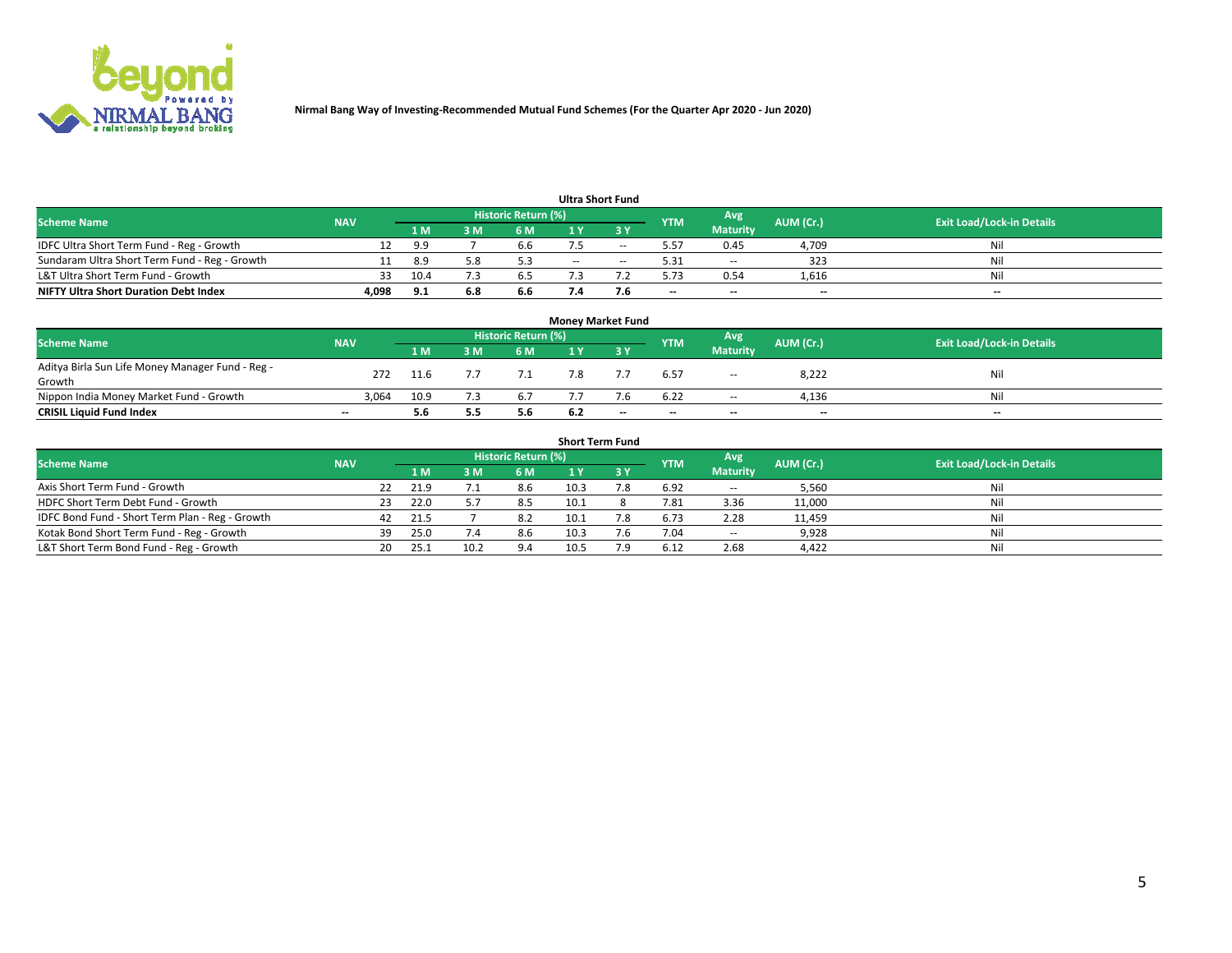

| <b>Low Duration Fund</b>                  |            |       |     |                            |  |     |            |                 |           |                                  |  |  |  |  |
|-------------------------------------------|------------|-------|-----|----------------------------|--|-----|------------|-----------------|-----------|----------------------------------|--|--|--|--|
| <b>Scheme Name</b>                        | <b>NAV</b> |       |     | <b>Historic Return (%)</b> |  |     | <b>YTM</b> | Avg             | AUM (Cr.) | <b>Exit Load/Lock-in Details</b> |  |  |  |  |
|                                           |            | 1 M . | 3 M | 6 M                        |  | י פ |            | <b>Maturity</b> |           |                                  |  |  |  |  |
| Axis Treasury Advantage Fund - Growth     | 2.276      | 12.9  |     |                            |  |     | 6.52       | $\sim$          | 4.625     | Nil                              |  |  |  |  |
| Canara Robeco Savings Fund - Reg - Growth |            | 12.6  |     | b.4                        |  |     |            | $\sim$          | 889       | Nil                              |  |  |  |  |
| IDFC Low Duration Fund - Reg - Growth     | 29         | 13.6  |     | 6.9                        |  |     | 5.72       | 1.19            | 4.045     | Nil                              |  |  |  |  |

| <b>Banking &amp; PSU Bond Funds</b>            |            |      |     |                     |      |  |            |                 |           |                                  |  |  |  |
|------------------------------------------------|------------|------|-----|---------------------|------|--|------------|-----------------|-----------|----------------------------------|--|--|--|
| <b>Scheme Name</b>                             | <b>NAV</b> |      |     | Historic Return (%) |      |  | <b>YTM</b> | Avg             | AUM (Cr.) | <b>Exit Load/Lock-in Details</b> |  |  |  |
|                                                |            | 1 M  | 3 M | 6 M                 |      |  |            | <b>Maturity</b> |           |                                  |  |  |  |
| Axis Banking & PSU Debt Fund - Growth          | 1.936      | 23.3 | ςq  |                     | 10.7 |  | 6.50       | $\sim$          | 13.709    | Nil                              |  |  |  |
| Kotak Banking and PSU Debt Fund - Reg - Growth |            | 25.3 |     | 8.9                 |      |  | 6.79       | $\sim$          | 5.528     | Nil                              |  |  |  |
| IDFC Banking & PSU Debt Fund - Reg - Growth    | 18         | 26.  |     | 9.5                 |      |  | 6.6        | 2.93            | 13,956    | Nil                              |  |  |  |

| <b>Corporate Bond Funds</b>                         |            |      |     |                     |      |      |            |                          |           |                                                         |  |  |  |  |
|-----------------------------------------------------|------------|------|-----|---------------------|------|------|------------|--------------------------|-----------|---------------------------------------------------------|--|--|--|--|
| <b>Scheme Name</b>                                  | <b>NAV</b> |      |     | Historic Return (%) |      |      | <b>YTM</b> | Avg                      | AUM (Cr.) | <b>Exit Load/Lock-in Details</b>                        |  |  |  |  |
|                                                     |            | 1 M  |     | 6 M                 |      |      |            | <b>Maturity</b>          |           |                                                         |  |  |  |  |
| ICICI Prudential Corporate Bond Fund - Reg - Growth | 21         | 24.5 |     | 8.8                 | 10.2 |      | 7.13       | 3.37                     | 11,860    | Nil                                                     |  |  |  |  |
| L&T Triple Ace Bond Fund - Reg - Growth             | 54.        | 50.0 |     | 13.2                | 15.4 |      | 7.26       | 7.75                     | 3.314     | If redeemed bet. 0 Month to 3 Month; Exit Load is 0.5%; |  |  |  |  |
| Kotak Corporate Bond Fund - Std - Growth            | 2,718      | 16.5 | ; q | 7.3                 | 9.3  | -8.1 | 6.49       | $\overline{\phantom{a}}$ | 4,032     | Nil                                                     |  |  |  |  |

| <b>Credit Risk Fund</b>                    |            |    |         |         |                            |     |     |            |                 |           |                                                           |  |  |
|--------------------------------------------|------------|----|---------|---------|----------------------------|-----|-----|------------|-----------------|-----------|-----------------------------------------------------------|--|--|
| <b>Scheme Name</b>                         | <b>NAV</b> |    |         |         | <b>Historic Return (%)</b> |     |     | <b>YTM</b> | Avg             | AUM (Cr.) | <b>Exit Load/Lock-in Details</b>                          |  |  |
|                                            |            |    |         | 3 M     | 6 M                        |     | 3 Y |            | <b>Maturity</b> |           |                                                           |  |  |
| ICICI Prudential Credit Risk Fund - Growth |            | 22 |         |         | 6.8                        | 8.7 |     | 9.37       | 1.59            | 7,956     | If redeemed bet. 0 Year to 1 Year; Exit Load is 1%;       |  |  |
| Kotak Credit Risk Fund - Reg - Growth      |            | 22 | $-14.1$ | $-10.9$ | 0.3                        |     |     | 8.76       | $\sim$          | 2,662     | If redeemed bet. 0 Year to 1 Year; Exit Load is 1%;       |  |  |
|                                            |            |    |         |         |                            |     |     |            |                 |           | If redeemed bet. 0 Month to 12 Month; Exit Load is 3%; If |  |  |
| SBI Credit Risk Fund - Growth              |            |    |         |         | 4.2                        | b.7 | 6.1 | 8.77       | $\sim$          | 4,149     | redeemed bet. 12 Month to 24 Month; Exit Load is 1.5%; If |  |  |
|                                            |            |    |         |         |                            |     |     |            |                 |           | redeemed bet. 24 Month to 36 Month; Exit Load is 0.75%;   |  |  |